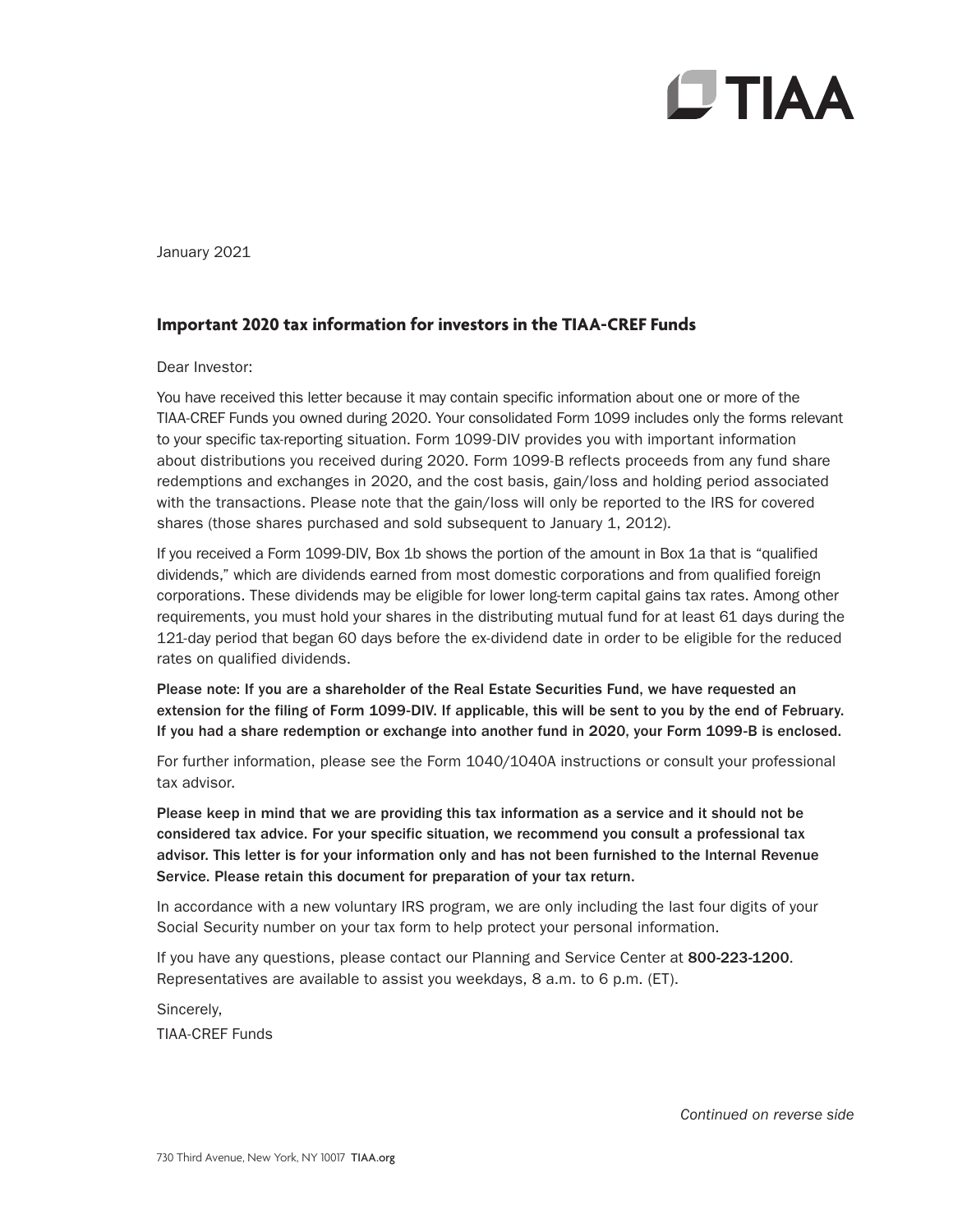## **Income derived from U.S. government obligations**

The portion of dividends paid by your fund that is derived from direct U.S. government obligations and certain U.S. government agencies is generally exempt from state and local income taxes. The percentage of 2020 dividends paid by your fund attributable to U.S. government obligations is listed in the chart below.

Check with your local tax office or with your tax advisor to determine whether your state allows you to exclude some or all of the income you earn from mutual funds that invest in U.S. government obligations. If your state allows exclusion and you have received a Form 1099-DIV, you can determine the amount of excludable income by following these steps:

- $\blacksquare$  Locate the amount of short-term capital gain distributions you received, if any, as shown on your year-end statement.
- $\blacksquare$  Subtract this amount from the ordinary dividends (shown, by fund, in Box 1a on Form 1099-DIV).
- $\blacksquare$  Multiply this amount by the percentage from Column 2 "Percentage of dividends from U.S. government obligations" for the corresponding fund.

In addition, certain states and municipalities require residents to pay intangible or personal property tax. If you are required to pay either of these taxes, refer to Column 3, "Percentage of fund held in U.S. government obligations as of December 31, 2020," for the percentage that may be excluded from these taxes for each fund you are invested in.

| TIAA-CREF Fund <sup>1</sup>             | Percentage of dividends from<br>U.S. government obligations <sup>2</sup> | Percentage of fund held in U.S. government<br>obligations as of December 31, 2020 |
|-----------------------------------------|--------------------------------------------------------------------------|-----------------------------------------------------------------------------------|
| 5-15 Year Laddered Tax-Exempt Bond Fund | 0.05%                                                                    | 0.00%                                                                             |
| <b>Bond Index Fund</b>                  | 31.30%                                                                   | 38.93%                                                                            |
| Core Bond Fund                          | 6.49%                                                                    | 19.57%                                                                            |
| Core Impact Bond Fund                   | 4.82%                                                                    | 22.33%                                                                            |
| Core Plus Bond Fund                     | 5.21%                                                                    | 14.21%                                                                            |
| <b>Emerging Markets Debt Fund</b>       | 0.19%                                                                    | 3.06%                                                                             |
| <b>Emerging Markets Equity Fund</b>     | 1.03%                                                                    | 1.85%                                                                             |
| Emerging Markets Equity Index Fund      | 0.02%                                                                    | 0.05%                                                                             |
| <b>Equity Index Fund</b>                | 0.12%                                                                    | 0.37%                                                                             |
| Green Bond Fund                         | 0.29%                                                                    | 0.00%                                                                             |
| Growth & Income Fund                    | 0.12%                                                                    | 0.16%                                                                             |
| High-Yield Fund                         | 0.51%                                                                    | 6.04%                                                                             |
| Inflation-Linked Bond Fund              | 94.76%                                                                   | 94.38%                                                                            |
| International Bond Fund                 | 0.80%                                                                    | 2.10%                                                                             |
| International Equity Fund               | 0.53%                                                                    | 3.91%                                                                             |
| International Equity Index Fund         | 0.24%                                                                    | 1.45%                                                                             |
| International Opportunities Fund        | 1.39%                                                                    | 2.92%                                                                             |
| Large-Cap Growth Fund                   | 0.41%                                                                    | 0.00%                                                                             |
| Large-Cap Growth Index Fund             | 0.01%                                                                    | 0.04%                                                                             |
| Large-Cap Value Fund                    | 0.06%                                                                    | 0.43%                                                                             |
| Large-Cap Value Index Fund              | 0.01%                                                                    | 0.00%                                                                             |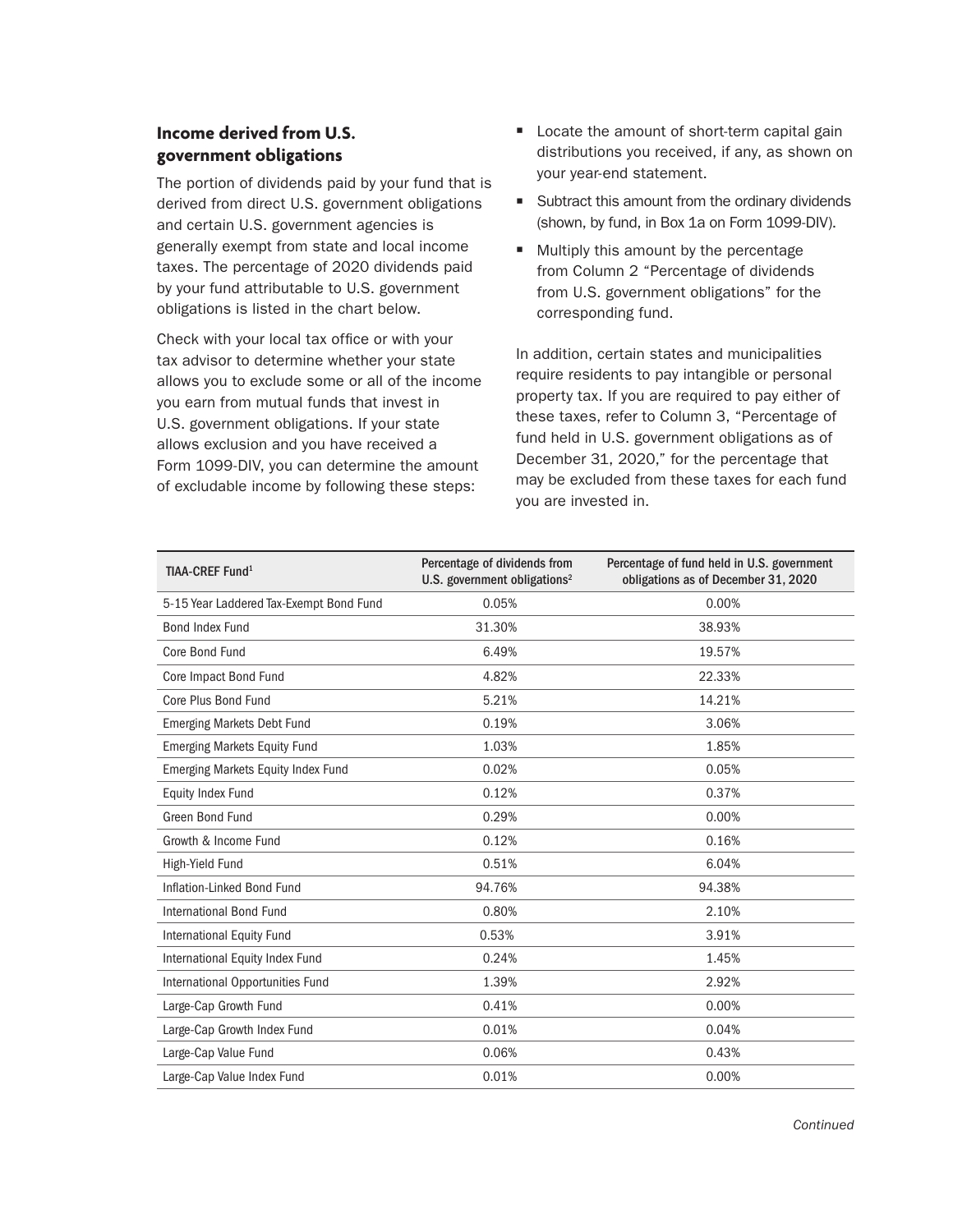| TIAA-CREF Fund <sup>1</sup>               | Percentage of dividends from<br>U.S. government obligations <sup>2</sup> | Percentage of fund held in U.S. government<br>obligations as of December 31, 2020 |
|-------------------------------------------|--------------------------------------------------------------------------|-----------------------------------------------------------------------------------|
| Lifecycle Fund 2010                       | 7.56%                                                                    | 17.11%                                                                            |
| Lifecycle Fund 2015                       | 6.38%                                                                    | 14.85%                                                                            |
| Lifecycle Fund 2020                       | 5.16%                                                                    | 12.50%                                                                            |
| Lifecycle Fund 2025                       | 3.81%                                                                    | 9.68%                                                                             |
| Lifecycle Fund 2030                       | 2.47%                                                                    | 6.83%                                                                             |
| Lifecycle Fund 2035                       | 1.18%                                                                    | 4.00%                                                                             |
| Lifecycle Fund 2040                       | 0.75%                                                                    | 2.67%                                                                             |
| Lifecycle Fund 2045                       | 0.36%                                                                    | 1.48%                                                                             |
| Lifecycle Fund 2050                       | 0.30%                                                                    | 1.23%                                                                             |
| Lifecycle Fund 2055                       | 0.24%                                                                    | 1.07%                                                                             |
| Lifecycle Fund 2060                       | 0.19%                                                                    | 0.90%                                                                             |
| Lifecycle Fund 2065                       | 0.14%                                                                    | 0.79%                                                                             |
| Lifecycle Retirement Income Fund          | 7.55%                                                                    | 17.03%                                                                            |
| Lifecycle Index 2010 Fund                 | 25.47%                                                                   | 31.29%                                                                            |
| Lifecycle Index 2015 Fund                 | 23.38%                                                                   | 27.76%                                                                            |
| Lifecycle Index 2020 Fund                 | 20.35%                                                                   | 24.22%                                                                            |
| Lifecycle Index 2025 Fund                 | 16.47%                                                                   | 19.66%                                                                            |
| Lifecycle Index 2030 Fund                 | 12.63%                                                                   | 15.06%                                                                            |
| Lifecycle Index 2035 Fund                 | 8.86%                                                                    | 10.50%                                                                            |
| Lifecycle Index 2040 Fund                 | 6.22%                                                                    | 7.40%                                                                             |
| Lifecycle Index 2045 Fund                 | 3.55%                                                                    | 4.47%                                                                             |
| Lifecycle Index 2050 Fund                 | 3.04%                                                                    | 3.82%                                                                             |
| Lifecycle Index 2055 Fund                 | 2.59%                                                                    | 3.38%                                                                             |
| Lifecycle Index 2060 Fund                 | 2.02%                                                                    | 2.89%                                                                             |
| Lifecycle Index 2065 Fund                 | 0.60%                                                                    | 2.52%                                                                             |
| Lifecycle Index Retirement Income Fund    | 25.64%                                                                   | 30.99%                                                                            |
| Lifestyle Aggressive Growth Fund          | 0.09%                                                                    | 0.68%                                                                             |
| Lifestyle Conservative Fund               | 3.66%                                                                    | 10.16%                                                                            |
| Lifestyle Growth Fund                     | 1.15%                                                                    | 3.16%                                                                             |
| Lifestyle Income Fund                     | 5.26%                                                                    | 14.73%                                                                            |
| Lifestyle Moderate Fund                   | 2.15%                                                                    | 5.67%                                                                             |
| <b>Managed Allocation Fund</b>            | 2.11%                                                                    | 5.67%                                                                             |
| Mid-Cap Growth Fund                       | 1.32%                                                                    | 0.32%                                                                             |
| Mid-Cap Value Fund                        | 0.20%                                                                    | 0.12%                                                                             |
| Money Market Fund                         | 76.74%                                                                   | 92.31%                                                                            |
| <b>Quant International Equity Fund</b>    | 0.05%                                                                    | 0.00%                                                                             |
| Quant International Small-Cap Equity Fund | 0.12%                                                                    | 0.00%                                                                             |
| Quant Large-Cap Growth Fund               | 0.10%                                                                    | 0.00%                                                                             |
| Quant Large-Cap Value Fund                | 0.05%                                                                    | 0.00%                                                                             |